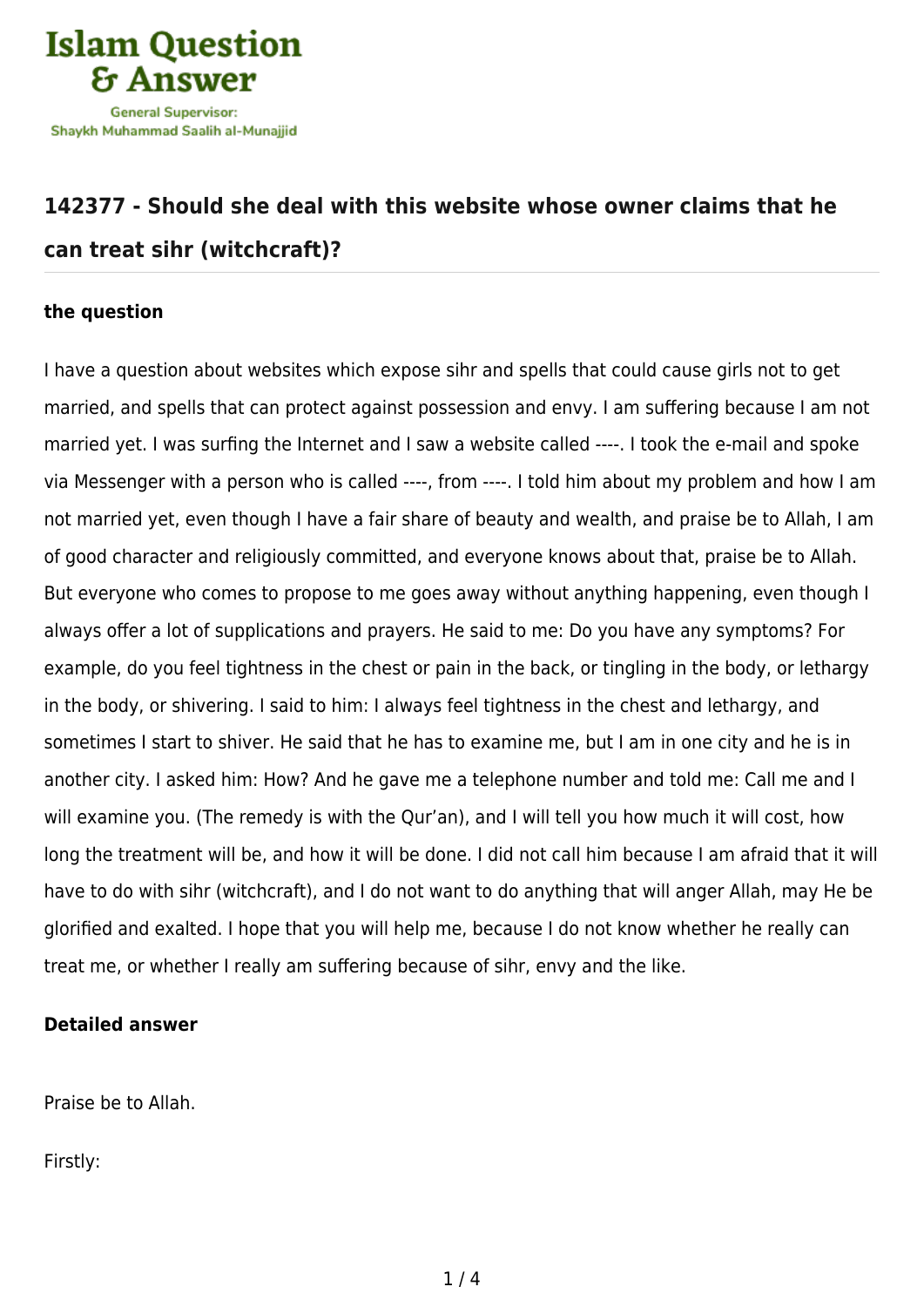

What you mentioned about not being married yet and suitors not coming back to you could be something ordinary, because a suitor may not feel comfortable with a prospective wife even if she is beautiful, or Allah may divert him from her so as to bring her someone who is better than him. Or that may be due to the effects of witchcraft or the evil eye. Hence we advise you to recite ruqyah as prescribed in Islam and to do so regularly, whilst also persisting in du'aa' (supplication), doing a lot of righteous deeds, and repenting from hidden sins.

For more information on ruqyah as prescribed in Islam and the etiquette thereof, please see questions no. [12918,](https://islamqa.com/en/answers/12918) [11290,](https://islamqa.com/en/answers/11290) [3476](https://islamqa.com/en/answers/3476), [11026](https://islamqa.com/en/answers/11026) and [21581](https://islamqa.com/en/answers/21581)

## Secondly:

It is not permissible to deal with the website mentioned, because it involves charlatanry, shirk (associating others with Allah) and falsehood. The owner of the website is one of those who call upon someone other than Allah, who call themselves servants of this and that soorah, and who attribute benefit or harm to gemstones. This website contains a number of innovations and other myths.

On that website it says: "The way to undo the effects (of witchcraft) is to bring something of your personal effects, i.e., a piece of your clothing that should be clean, and spread it in front of you, and spread your fingers, then put your hand on the item and mark it with a pen on one side of your hand, then the other… then recite over the item Soorat al-Humazah 7 times, and after each time, say: 'Go ahead, O servants of this noble soorah, and show me if I am under a spell, and remove its effects, and if a spell has been cast on me, then make these marks further apart, and if what I am suffering from is a kind of possession, bring them closer together."

It also says: "Sleep on a clean bed in clean clothes, in a state of wudoo', and recite Soorah Yaa-Seen seven times before sleeping, and after every time, say: ''Go ahead, O servants of this noble soorah and show me in my dream such and such.'"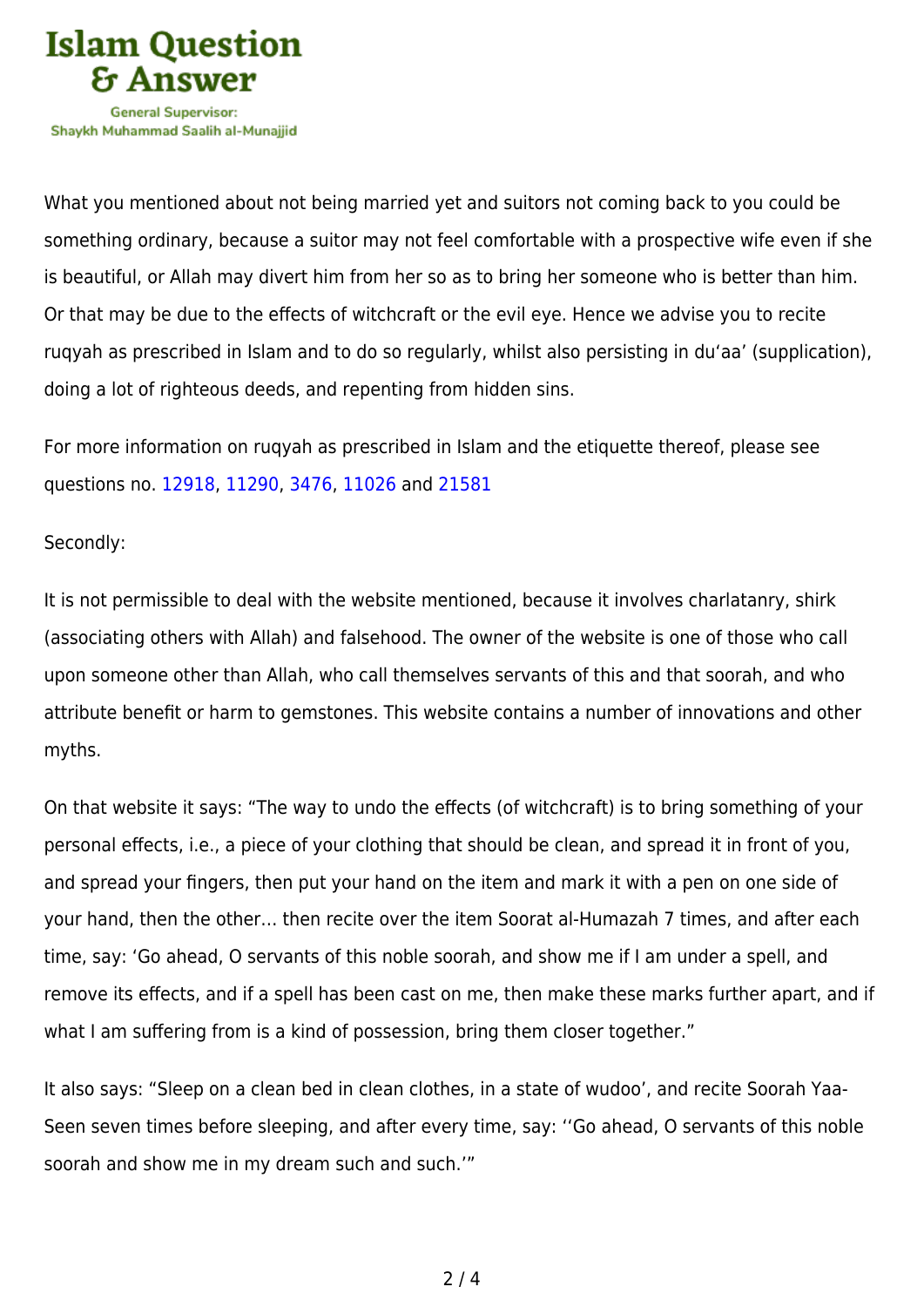

This is obviously shirk (associating others with Allah) and misguidance. There is nothing in the Qur'an or Sunnah to indicate that there are servants of the soorahs of the Qur'an among the jinn or angels. Even if we assume that these servants do exist, it is not permissible to call upon them or ask of them, because that is calling upon someone other than Allah.

This website also mentions the benefits of carnelian (a reddish semi-precious gemstone): "This gemstone repels witchcraft, sending it back upon the one who cast the spell; i.e., when a person is affected by any kind of witchcraft, this gemstone deflects the spell back to the one who made it."

Concerning the benefits of turquoise (a blue-to-green gemstone), it says: "Another of its special features is that it can be used to protect against the evil eye, evil looks and envy."

These are all things made up by people of jaahiliyyah (ignorance); they wear gemstones and claim that they can bring good luck or ward off the evil eye. Allah may punish one who does that with the opposite of what he is seeking, as it says in the hadeeth, "Whoever wears an amulet, may Allah never fulfil his wish, and whoever wears a seashell, may Allah never protect him from what he fears." Narrated by Ahmad (17404); classed as hasan by Shu 'ayb al-Arna'oot in Tahqeeq al-Musnad.

Shaykh Ibn 'Uthaymeen (may Allah have mercy on him) said:

Seashells come from the sea and are worn to ward off the evil eye. They claim that if a person wears this seashell, he will not be affected by the evil eye or by the jinn.

The words "may Allah never protect him from what he fears" mean: may Allah never leave him in peace and calm [?]; the opposite of that is anxiety and pain.

And it was said that what is meant is: May Allah never leave him any good, so ???

End quote from SHarh kitaab at-Tawheed, in Majmoo ' Fataawa wa Rasaa'il ash-Shaykh Ibn